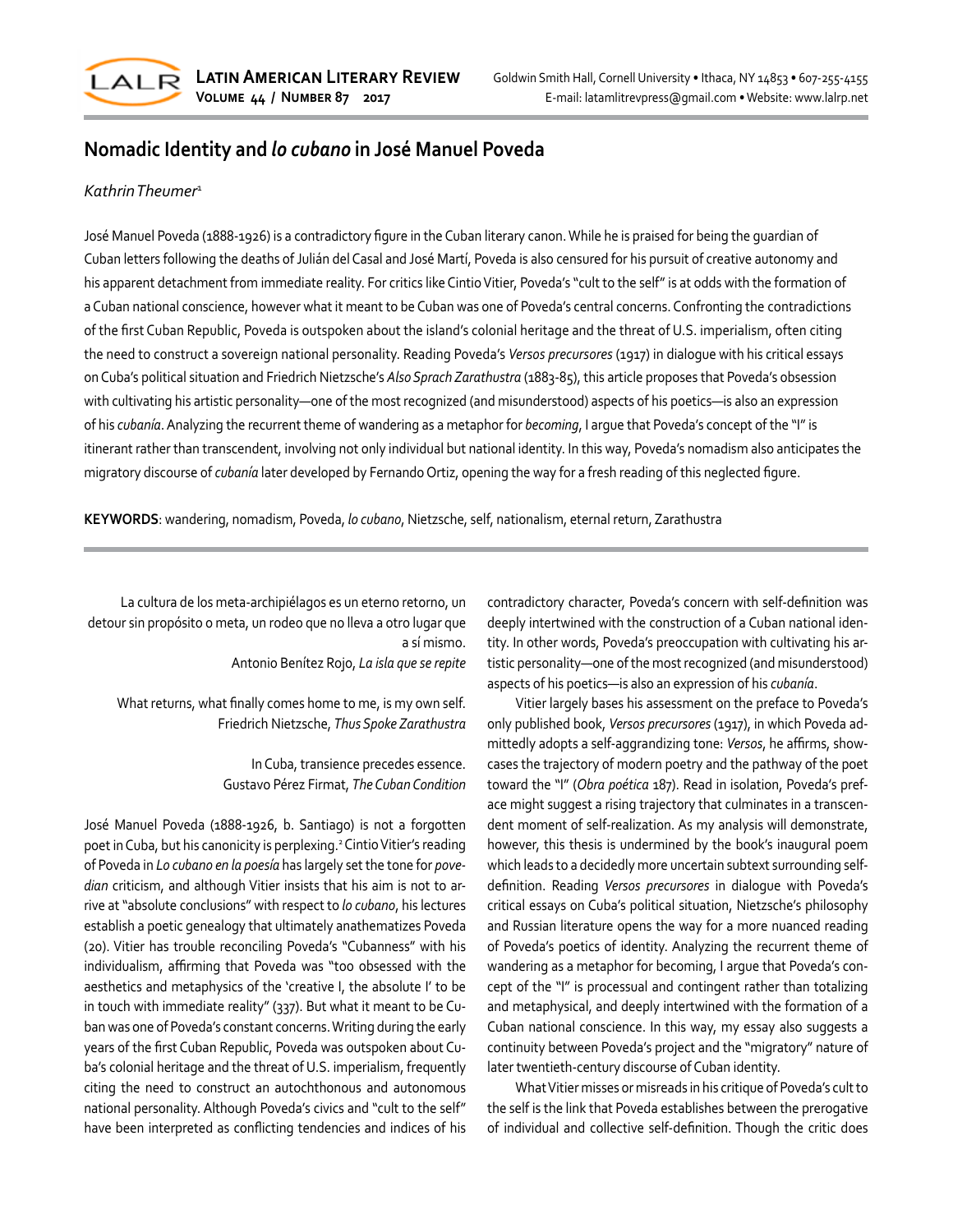acknowledge that Poveda and Boti set out to "rescue the nation through poetry," he judges their mission as ultimately unfulfilled *because* of their *yoísmo*: "se proponía[n] un rescate de la Nación a través de la poesía, un traslado de la finalidad histórica perdida, al mundo de la creación verbal autónoma. Mas para lograrlo le[s] faltó algo que no es la afirmación del yo […]. Lo que les faltó fue una visión de la realidad y una incorporación de la cultura" (343). Pove‐ da's affirmation of the "I," though, implies a sustained and acute view of Republican reality. The consolidation of the Cuban Repub‐ lic in 1902 unfolded under U.S. military occupation, and the island found itself once again subjected to an imperial power, "divested of national sovereignty and self-determination" (Pérez 122). Poveda frequently maligns the fiction of Cuban independence, denouncing the Platt Amendment which has "placed the destiny of the Repub‐ lic in foreign hands," preventing Cuba from speaking in her own voice ("nuestra voz") (*Órbita* 490-91). "Más que hacer la libertad de Cuba," writes Poveda paraphrasing Antonio Maceo, a hero of the independence movement, "hay que hacer a Cuba" (*Prosa*, vol. 1, 161). Poveda critiques mainstream reformists precisely for neglect‐ ing the task of forming a "national personality" (160), and it is this imperative of nation-building that guides Poveda's literary mission: "Somos ególatras, y debemos nuestra egolatría a la Patria, la con‐ sagramos en sacrificio, a la conciencia cubana. Hemos de colaborar en la forja del alma patria" (171).<sup>3</sup> As reflected in these examples, the poet's rhetoric of self-definition is not self-centered and may also act as a curative to the chief national ill: "El mal que mina nuestra existencia es la falta de personalidad" ("Derecho internacional," *Órbita* 490). In fact, Poveda's affirmation of the "I" is expressed as a kind of national *egolatría*, one that might redeem the ailing Repub‐ lic: "Que la República emprenda el cultivo de su "yo," que celebre‐ mos el culto del "yo" republicano" (221). Although Poveda's *yoísmo*  comes through as an aesthetic concern in the preface to his book, Poveda clearly situates his literary mission in the context of Repub‐ lican politics and connects his *egolatría* explicitly to the formation of a national conscience.

Poveda's nationalism is difficult to reconcile with the official discourse of *lo cubano,* however. Louis A. Pérez explains that writ‐ ers struggling to come to terms with the contradiction between the patriotic ideals of the independence movement and Republican re‐ ality often turned to history and the legacy of nineteenth-century as the "basis for national fulfillment," a prime example being the apotheosis of José Martí as the Apostle of Cuban independence (Pérez 161-2).<sup>4</sup> Poveda, who is wary of mainstream nationalism for its "cult to the past" and "closed borders," develops his own national conscience in dialogue with European texts and anchors his literary mission not to Martí, but to Julián del Casal.5 Poveda's transgression is then not only that of self-absorption but also substitution. Vitier's eighth lecture, "Casal como antítesis de Martí," establishes a binary and hierarchical relationship between the ethical *modernismo* that Martí embodies and the aesthetic *modernismo* personified by Casal. In this way, Martí transcends the literary criteria of canon formation and becomes synonymous with "national identity," meaning that Casal is in conflict not only with an ethical *modernismo* but with the Cuban national discourse (Morán 24). Naming Casal and not Martí as the precursor to his project upsets the continuity of Vitier's ge‐ nealogy in *Lo cubano en la poesía* and worse: Poveda's decision is tantamount to a refusal to "fulfill Cuba's unfinished history," leaving the nation incomplete (Pérez 157).

Making Martí the paragon of Cubanness can only produce one outcome: the demotion of those poets in whose works the "his‐ torical ideal" and "unifying center" that Martí comes to represent is fuzzy or absent (Vitier 343). For this reason, Rocasolano can only grant Poveda "partial"—not absolute—"insertion into Cuba's na‐ tional conscience" (*El último* 77).<sup>6</sup> In fact, Rocasolano reads Poveda's choice of precursor as a move that effectively diverts the course of Cuban literary history: "De haber sido Martí en lugar de Casal, nues‐ tra poesía se hubiera puesto a la cabeza de la lírica en Hispanoaméri‐ ca" (*Órbita* 50). Vitier and Rocasolano's antithetical reading of Casal and Martí forecloses the possibility of analyzing Poveda's contribu‐ tion to a theory of Cuban identity on two counts. Choosing Casal not only threatens the "internal organicity of Vitier's poetic family tree," it also implies a concept of Cubanness that embraces centrifugal transit rather than centripetal transcendence (Morán 17).

Like Casal, Poveda's identity is marked by a sense of itinerancy, a condition that comes through in his letters to Regino E. Boti and the wandering poetic figures that populate his only published book, *Versos precursores.* Born in Santiago, Poveda develops his literary mission from the provinces, and the many addresses recorded in his letters between 1907 and 1923 testify to Poveda's uprooted state. During this time, the poet moved frequently between Oriente prov‐ ince and Havana to give lectures, promote his work and attend law school, but Poveda's confessional letters also reveal another kind of displacement: "Santiago es un medio completamente esteril para las letras," he writes in 1908, "Créame esto […] me ataca los nervios y me da ganas de emigrar. Por lo menos emigrar intelectualmente" (*Epistolario* 57). Poveda's compulsion to emigrate, even intellectu‐ ally, is reminiscent of Casal whose gaze was also oriented outward, away *from* though not necessarily toward a place.<sup>7</sup> Poveda admits in another letter: "Estoy viviendo una vida que me aleja de todo lo que más amo," and the sense of distance and displacement that defines his life translates into the theoretical nomadism that, in my opinion, underlies the message of *Versos precursores* (*Epistolario* 236).

The poetic, literary and philosophical figures that Poveda most admires and frequently poeticizes are wanderers. As early as 1909, in an essay on Maxim Gorki, Poveda praises the "spirit of the vaga‐ bondism" that typifies the Russian writer's heroes: the vagabond is uprooted ("desarraigado"), roams tirelessly, and does not yield in the face of hardship (*Prosa*, vol. 2, 144-45). The same freedom and stoicism that attract Poveda to the figure of the vagabond explain his interest in Friedrich Nietzsche's itinerant prophet, Zarathustra. Poveda was familiar with *Also Sprach Zarathustra* (1883-85), and his 1909 chronicle, "Nietzsche," is a partial translation of Zarathustra's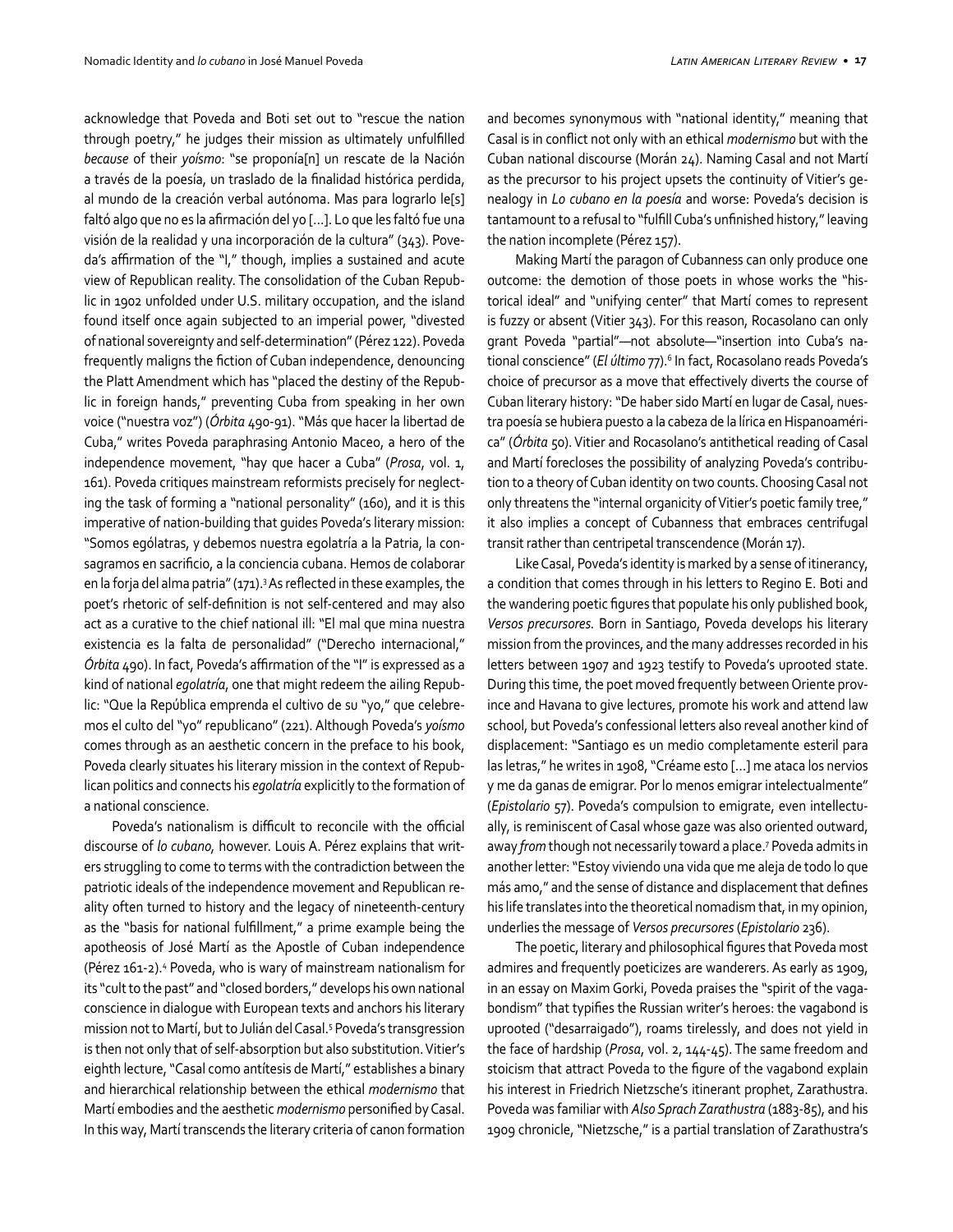famous parable, "On the Vision and the Riddle," in which Zarathus‐ tra is depicted as a traveler and poet, "extraño viajero" (*Prosa*, vol. 2, 153).<sup>8</sup> Poveda affirms: "Yo no conozco una parábola más hermosa que ésa por medio de la que Zaratustra expresa la liberación del hastío, de la melancolía, del espíritu de la pesadez, que tan a menu‐ do velan nuestros ojos y nos hacen ver sombrío el cielo, marchitas las hojas, triste y esteril la campiña, vacía y despreciable nuestra ex‐ istencia" ("Nietzsche," *Prosa*, vol. 2, 154). Here, as in "Los vagabun‐ dos," Poveda finds in the wanderer's compulsion to roam a powerful and productive alternative to apathy: rather than evading his reality, the wanderer embodies "action" and a "refusal to capitulate" (*Prosa*, vol. 2, 145).9 Wandering in Nietzsche and Gorki, though, is not a purpose-driven movement; the freedom and strength of character that the vagabond and Zarathustra both embody derives from their ability to roam *without* a destination or finality to anchor them.

At first glance, aimless wandering might seem to contradict Poveda's goal-oriented discourse of an independent artistic and na‐ tional personality. But Poveda's dialogue with Zarathustra, which centers on the parable that presents the eternal return and the fic‐ tion of intransience, reveals why wandering is an attractive theoreti‐ cal option for the Cuban poet. In this way, my reading opens the way for a deeper understanding of Poveda's poetics of identity and for a reappraisal of his *Versos precursores*, which is as much a book of ideas as a recital of literary modernity (Poveda, "Nietzsche" 154). If Pove‐ da's nomadism germinates in his reading of a foreign text, the trans‐ lation of the itinerant figure to the streets of Havana in his important essay, "Elegía del retorno," is also an axis of Poveda's discourse of *cubanía*, which derives from the parallel created between the no‐ madic poetic subject and the island. Although pilgrimage is some‐ times abstract in *Versos precursores*, intertextual dialogues opened with Poveda's essays surrounding the concept of wandering rein‐ force the connection between Poveda's nomadism and his national conscience, making it possible to read wandering as a redemptive strategy that involves the destiny of the poet and homeland.<sup>10</sup>

Entertaining this hypothesis requires first wading through the self-aggrandizing language of the preface to *Versos precursores.*  Poveda presents his book as a kind of retrospective itinerary dem‐ onstrating the path taken toward the definitive modern poem and the poet's own becoming ("el camino hacia el yo") (*Obra* 187). Ad‐ mittedly, Poveda's tendency to refer to himself in the third person as *Poeta* and *Autor* as well as his frequent recourse to the time-worn metaphors of ascent and high peaks make it difficult *not* to read self-actualization as a transcendent moment: "el Autor ascendió al sitio ansiado, la cima serena y luminosa desde la cual pudo decir pa‐ labras definitivas: se dispuso no ya a aprender del hombre un nuevo poema, sino de enseñarle el poema al hombre" (*Obra* 189). On the surface, the preface seems to support Vitier's claim that Poveda casts himself as the hero of a "vast, creative parable" removed from Cuba's historical and political circumstances (345). But in spite of the book's declared intent, *Versos precursores* undermines a tran‐ scendent teleology of the self. Poveda makes clear that these are *precursory* verses revealing the pathway *toward* the self and not the self-proper (the truly creative work, he says, comes later). This exordium along with the decidedly uncertain ends of the book's inaugu‐ ral poem and the first of a series of "wandering" texts, make it just as difficult to read the unity of Poveda's "I" in absolute terms.

In a move that harks back to the plot of *Also Sprach Zarathustra*, the poetic subject of "Versos precursores" prepares to break a long silence and period of social isolation in order to impart his wisdom, but the poem that effectively sets Poveda's book in motion, inscribing wandering as a metaphor for poetic creation, also displaces any sense of purpose:

Pasos sobrios y tercos que avanzan callados hacia fines sombríos, sin saber quizás cual objeto le muestran los hados, pero que en la alta noche marchan obstinados por el gozo de andar no más (v. 6-10).

In fact, the parallel between wandering and composing verses is drawn on the basis of their uncertain ends. Just as forward motion is belied by the tendency to shroud the object of the poetic subject's journey in uncertainty ("fines sombríos," "sin saber […] cual obje‐ to"), the speaker's song is obscure and aimless: "y he de entonar el canto de abstruso motivo, aún cuando ignore con qué fin" (v. 29-30). The absence of finality that undermines the speaker's message in "Versos precursores" is reinforced throughout the book in poems intertextually linked by the leitmotifs of the pathway and wander‐ ing that together suggest a nomadic movement, a "going without destination" (Braidotti 58).<sup>11</sup> The poetic subject's formidable itinerary along dark, isolated paths does not lead to the "high peaks" prophesied in the preface. On the contrary, the path in "La senda sola" leads only to itself, becoming a symbol for the speaker's bleak introspection ("y vi la senda sola, desierta y en mutismo / perderse interminablemente en mi corazón"), and the lure of the suburban alley in "Refugio" is the intransitive movement it invites:

Mejor cuanto más sola la provecta calleja, y mejor cuanto más obscura (v. 1-2).

vivir en un suburbio cuyo ingente recinto misterioso solamente tus pasos y los míos transitaran (v. 12-14).

In the end, Poveda's "wandering" poems record a retrograde move‐ ment that leads to "Canción de cuna," the lullaby that seals the poetic subject's fate: "Bien veis que es sin linde el confín./Prepare el pequeño su vida primero;/prepare, que luego el sendero/no tendrá fin (v.  $5-8$ ).<sup>12</sup>

Because Poveda places "Canción de cuna," the lullaby that pro‐ nounces the poetic subject's destiny to wander ceaselessly at the "end" of his series of wandering texts, the itinerary that leads from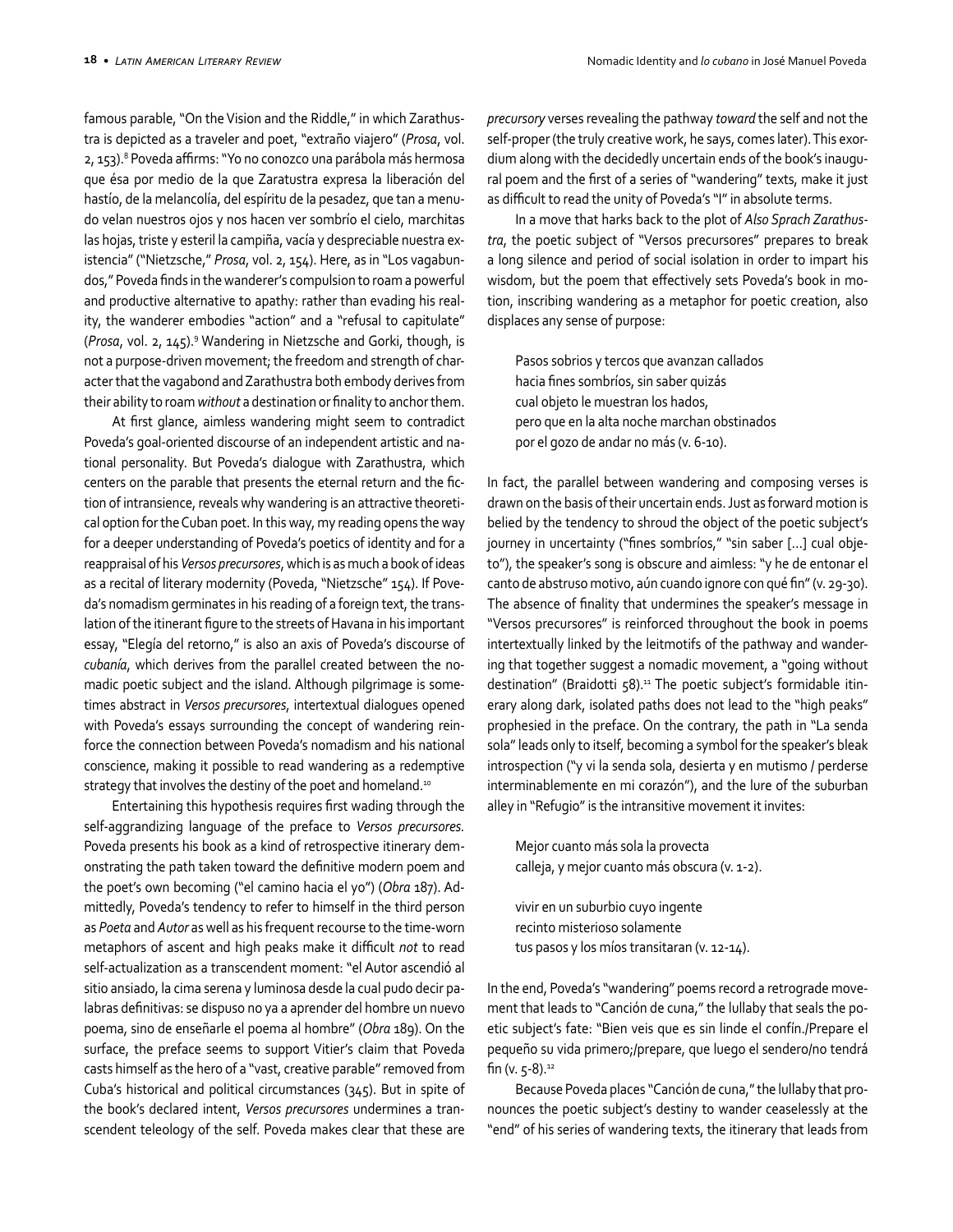"Versos precursores" to "Canción de cuna" is not linear or ascending but cyclical, compelling the subject to set out afresh on the path to‐ ward the "I." This pattern nuances the meaning of Poveda's precur‐ sory verses and also amends his promise of the "truly creative work" that follows them. Creative mastery and self-mastery are, in the end, not simply deferred but "performative illusions" that conceal a perpetually incomplete self (Braidotti 12). That is, deferral describes the condition of the poetic subject's existence and not the postponed consecration of his status as Author or Poet. By announcing the metaphors of the pathway and wandering that give coherence to *Versos precursores*, the preface effectively guides its readers to the book's far less certain subtext: *precursory* verses are the only kind there can be. This conclusion is inscribed in the book's very title: the Latin root *cursus* indicates movement while *versus*, the past participle of *vertere*, means *to turn* or *revolve* (Merriam-Webster). In this light, Poveda's tendency to refer to himself in the third person does not flaunt his poetic prowess so much as it conveys self-irony. Though these precursory verses undercut Poveda's prophesies of self-actualization, the absence of such an "end" should not be construed as a failure ("el descaecimiento de las fuerzas teleológicas de la nación" (Vitier 34)). The lesson of *Versos precursores* seems to be rather that self-actualization is not a transcendent moment but an ongoing and contingent process, and this lesson "transcends" Poveda's book.

"Canción de cuna," the poem that cements the poetic subject's destiny to wander, is also the axis of a number of intertextual dia‐ logues that reinforce the link between the motif of wandering and Poveda's literary mission. In "Para la lectura de los versos del autor" (1914), Poveda refers to the roving poetic figures that populate his verses as ghosts and shadows that carry the same mark as their au‐ thor: "y llevan en la frente el sello que en mi propia frente grabó la extraña canción de cuna: se crisparán salvajemente sobre el granito de las rutas, en insensata marcha hacia cumbres siderales" (*Prosa*, vol. 1, 237). Likewise, in "Viandantes en la noche," "La ruta," and "El destino," poems not included in *Versos precursores*, wandering is a fated action, sometimes equated with the process of self-definition rehearsed in Poveda's book. "El destino" specifically establishes this relationship, presenting a nomadic poetic subject who is compelled to wander by a lullaby:

Es el canto de cuna que mis pasos dirige, la canción que mi angustia no ha saciado jamás; es el canto de origen que, obstinado, me exige ser aquel que yo debo, ser yo mismo y no más (v. 5-8).

In the eighth verse, the parallel structure of the two hemistiches equates the potential and the present self, "being who I ought" and "being myself" (who I am), an expression of Zarathustra's muchcited command to "become who you are" (*Zarathustra*, IV, 1 cited in Nehamas 172). Because, as Nehamas explains, you cannot *become* what you already are or already *be* what you may become,

Zarathustra's imperative and Poveda's verse assign an operational rather than an essential meaning to "being," conveying that "to be you" is to "be becoming" (191). These traces reinforce the mes‐ sage of Poveda's book and reveal that wandering is not an isolated metaphor but a determining principle of his poetics which posits the self as "essentially" incomplete.<sup>13</sup> In this context, the conflation of Poveda's "canción de cuna" with the nation's lullaby in "Guitarras campesinas" (1918) is especially significant for the parallel it draws between individual and national identity.

Poveda's chronicle reinforces that his search for personal orig‐ inality is not only an individual or aesthetic pursuit but a broader creative imperative that involves Cuba's national destiny as well. At the rural home of Juan Gregorio and María Veneranda where friends gather to eat, sing and commiserate, Poveda is transported by the music of a rural guitarist, Pancho Montoya,<sup>14</sup> reflecting: "Aquel no era el canto de mi juventud […], el canto de la victoria, el verso de libertad, el himno de alegría democrática y de fervor patriótico. No. Aquel canto […], era la canción de cuna, la que escuché en mi infancia, la canción de la patria esclava, la del sacrificio sin esper‐ anza" (*Órbita* 488). Here, as in *Versos precursores*, the lullaby signals a circular movement, but this time it is not only the artist but the homeland that is fated to return. Through Montoya's song, Poveda exposes the irony of Cuba's present circumstance. Montoya's la‐ ment does not evoke the "hymn of democratic joy and patriotic fervor" that defines Poveda's youth and coincides with Cuban inde‐ pendence but the lullaby from his infancy, which recalls the difficult pathway toward independence and the legacy of slavery (*Órbita* 487-8). In this way, Poveda draws a bitter parallel between Cuba's colonial past and its neo-colonial present, but by relating the stages of his personal growth to the stages of Cuba's national process, he also establishes an important link between his homeland and him‐ self. Although wandering as a motif in *Versos precursores* takes the shape of an abstract, metaphorical movement, these intertextual dialogues rupture the "world of autonomous verbal creation," rein‐ forcing the link between Poveda's nomadism and his concern with Cuba's construction of a national personality. Reading Poveda's fa‐ mous essay, "Elegía del retorno" (1918), I will consider the extent to which the poet's nomadism begins to emerge as a redemptive strat‐ egy to be shared with his homeland.<sup>15</sup> More specifically, confronting the uncertain destiny of his own nation, I think that Poveda finds a productive response to his crisis of identity in Zarathustra's parable on the eternal return.

In "Elegía del retorno," the notion of "return" is polysemous: "Estoy de nuevo en La Habana," begins the essay, but the subject's first compulsion is to roam, supplanting the sense of "being" in (*estar en*) the city. To return is not only *to be in Havana again*, but to be restless, to recall, to *repeat*. This restlessness and repetition (*recorrer, recordar*) is reinforced grammatically through the use of the imperfect tense, suspending "arrival" or "completion" ("iba meditando"), and linking wandering and thinking as simultaneous and ongoing actions.<sup>16</sup> At first, the autobiographical subject's de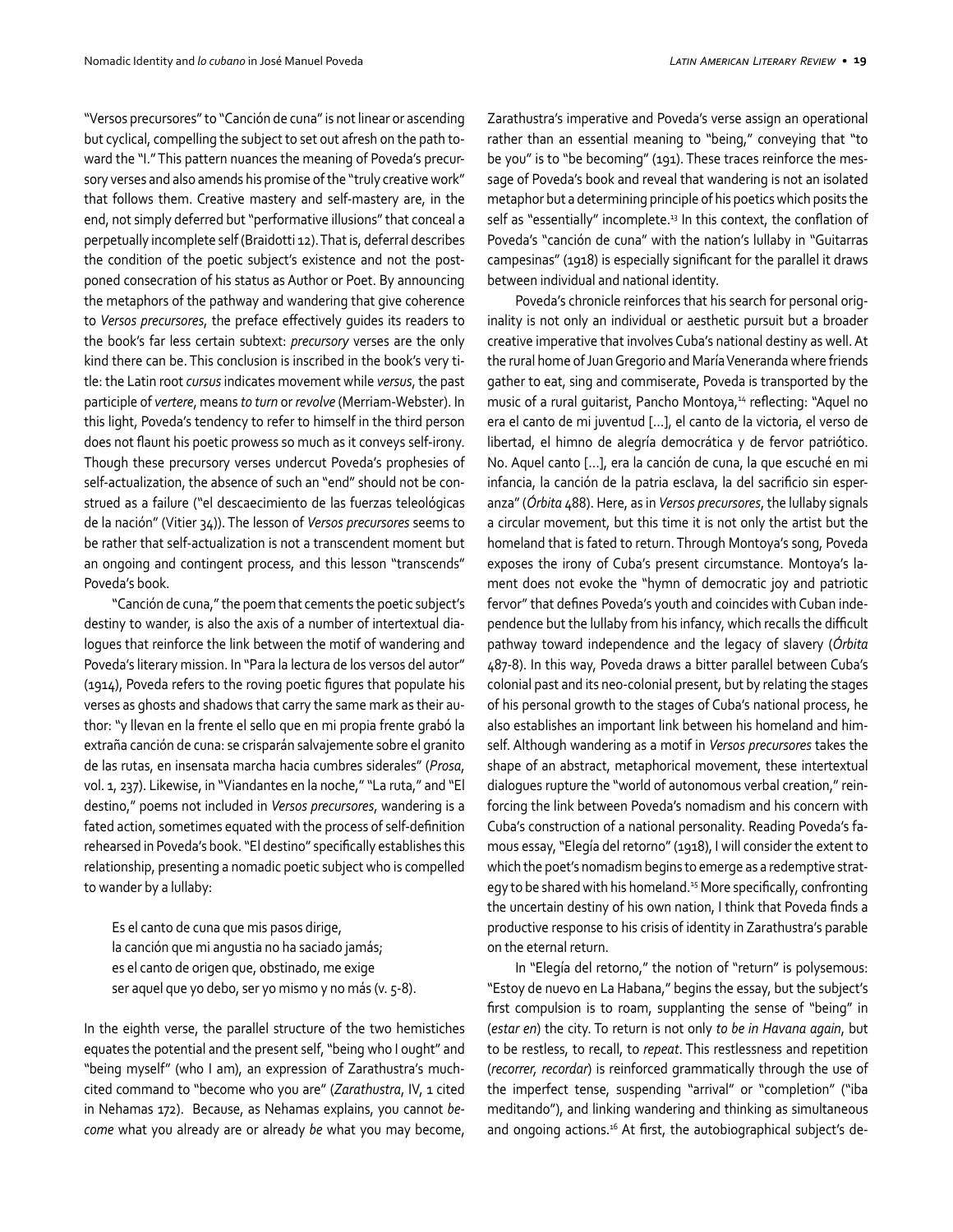spondent introspection seems to convey a sense of defeat which is experienced initially as a loss of voice but also as a sense of distance and alienation from his homeland, reprising the theme of spiritual exile so prevalent in Poveda's letters: "nunca mi país ha parecido tan ajeno a mí […] Hoy me siento como si no existiera, y el dolor de Pa‐ tria que sufro es el de no existir" (*Prosa*, vol. 2, 31). The inner exile that the speaker suffers is described hypothetically as a denial of existence, but the nation (*Patria*) is implicated in this suffering in a surprising way (*Prosa*, vol. 2, 31). That is, it is not only the feeling of estrangement *from* a place that causes the speaker's anguish, but the recognition that the nation (*Patria*) itself endures a kind of inner exile as a result of its colonial history.<sup>17</sup> That this condition involves both the subject and homeland is reflected in the change from the first person singular ("Hoy me siento como si no existiera") to the first-person plural:

*Estamos aherrojados* por dobles cadenas. *No somos* inde‐ pendientes. *No somos* sino una factoría colonial, obligada a trabajar, y a dar su cosecha y su fruto, compelida por el látigo. *Estamos* desorganizados y envilecidos, como una mala mesnada: no podemos defendernos. Un soplo de dispersión ha barrido las conciencias, y todo cuanto había de dignidad, pureza y valentía en las conciencias; un so‐ plo de disolución ha disgregado todas las energías cre‐ adoras del alma nacional. *Somos* la sombra de un pueblo, el sueño de una democracia, el ansia de una libertad. *No existimos* (*Prosa*, vol. 2, 32, my emphasis).

Although the experience of exile here does not involve physically leaving a place, the imperial presence of the United States certainly justifies the feeling of exile within a place; the loss of home is experienced as a negation of existence that is no longer individual and hypothetical ("me siento como si no existiera") but collective and actual: "*No existimos*" (*Prosa*, vol. 2, 32). In *The Dialectics of Exile* (2014), Sophia McClennen explains that "writing in exile is an act of self-recuperation and a simultaneous effort to construct an identity that struggles against extinction" (121). In this way, the very statement that denies the existence of the speaker and his home‐ land, can be read as an affirmation of their solidarity and a claim to identity, albeit an endangered one. McClennen affirms that writing becomes a mode of existence for the exile writer, and Poveda's chronicle, which is in a certain sense also a kind of exile writing, con‐ structs a shared identity, one capable of overcoming even the most desperate of situations.

"Return" in Poveda's essay does not only mark Poveda's return to the city, it also signifies the nation's regression to a state of de‐ pendence, this time as a result of US imperialism. Poveda's essay does not paper over the "dispersion," "dissolution" and "disinte‐ gration" that define the Cuban national consciousness in 1918 with promises of fulfillment or dreams of distant cultures. In fact, the vocabulary that Poveda chooses to describe the island's neo-colonial

condition—"cadenas," "látigo," "noche de esclavitud"—faces up to a painful history and connects his elegy to Pancho Montoya's dirge in "Guitarras campesinas." Facing this national crisis of identity brings Poveda's autobiographical subject to the brink of surrender, but he hesitates before throwing his book into the rushing waters of a stream, concluding: "Sería inútil: no podría prescindir de mí mismo" (*Prosa*, vol. 2, 32). Instead of ditching the book—a gesture that might have cemented his defeat—the speaker instead "turns his back to the current and plunges down the narrowest and darkest path" of the city (32). This decision undermines Rocasolano's interpretation that Poveda "realized that the word, the essential weapon of the poet, was futile in a moment that demanded action" (*Órbita* 78).18 Abstaining from writing is represented as a form of self-denial that the speaker is unwilling to entertain: it would be futile to *stop* writing. Instead, writing is reclaimed as a tool of survival, the anti‐ dote to nonexistence. Poveda's autobiographical subject very clear‐ ly does not forswear the word, so his elegy is not sign of resignation but a mode of overcoming through writing, offsetting his rhetoric of despair:

¡Qué terrible elegía, Patria, qué terrible elegía del retorno! ¡Qué silencio de muerte; qué noche interminable, esta noche sin abrigo, sin canción, sin un grito ni un ensueño, esta noche de esclavitud, que parece como si no fuera a tener mañana! ¡Qué elegía, Patria, esta elegía del retorno, después del canto de triunfo y la loca aventu‐ ra, esta elegía sin palabras, esta muda elegía, Patria, que el viento de la noche despliega, como un harapo, sobre *nuestro* infortunio" (*Prosa*, vol. 2, 33, original emphasis).

Referring to his lament as a "mute elegy," an "elegy without words," is ironic, coming as it does at the end of what may be one of Poveda's most important statements linking individual and na‐ tional destiny. By fusing their crises of identity, the elegy shows that Poveda's desire for personality is not self-centered but interwoven with Cuba's national process, and this identification and empathy is emphasized with the apostrophe to "Patria" in the crescendo of the essay. Through the elegy, the speaker memorializes the shared ex‐ perience of the loss of national sovereignty. In this way, the "elegiac creative process," as Claudio Guillén explains in his essay on exile and counter-exile, can be read as an "extended metaphor for the response of the poetic intelligence to the limits given or immediate realities around us" (820). That is, writing is not a passive stance or a vehicle of escape but form of action and civic engagement. This is not the voice of a writer who is "dehumanized and evaded" from his historical moment (Roa 34, cited in Saínz 20). This is the voice of a writer who has internalized his moment and merged his own voice with the "*vox patriae*" (Pérez Firmat 15). Writing ("componer versos") and wandering ("errar sin rumbo") are thus productive re‐ sponses to the Republican crisis, the suburb a site of active creation rather than silence. The elegy's despondent tone notwithstanding,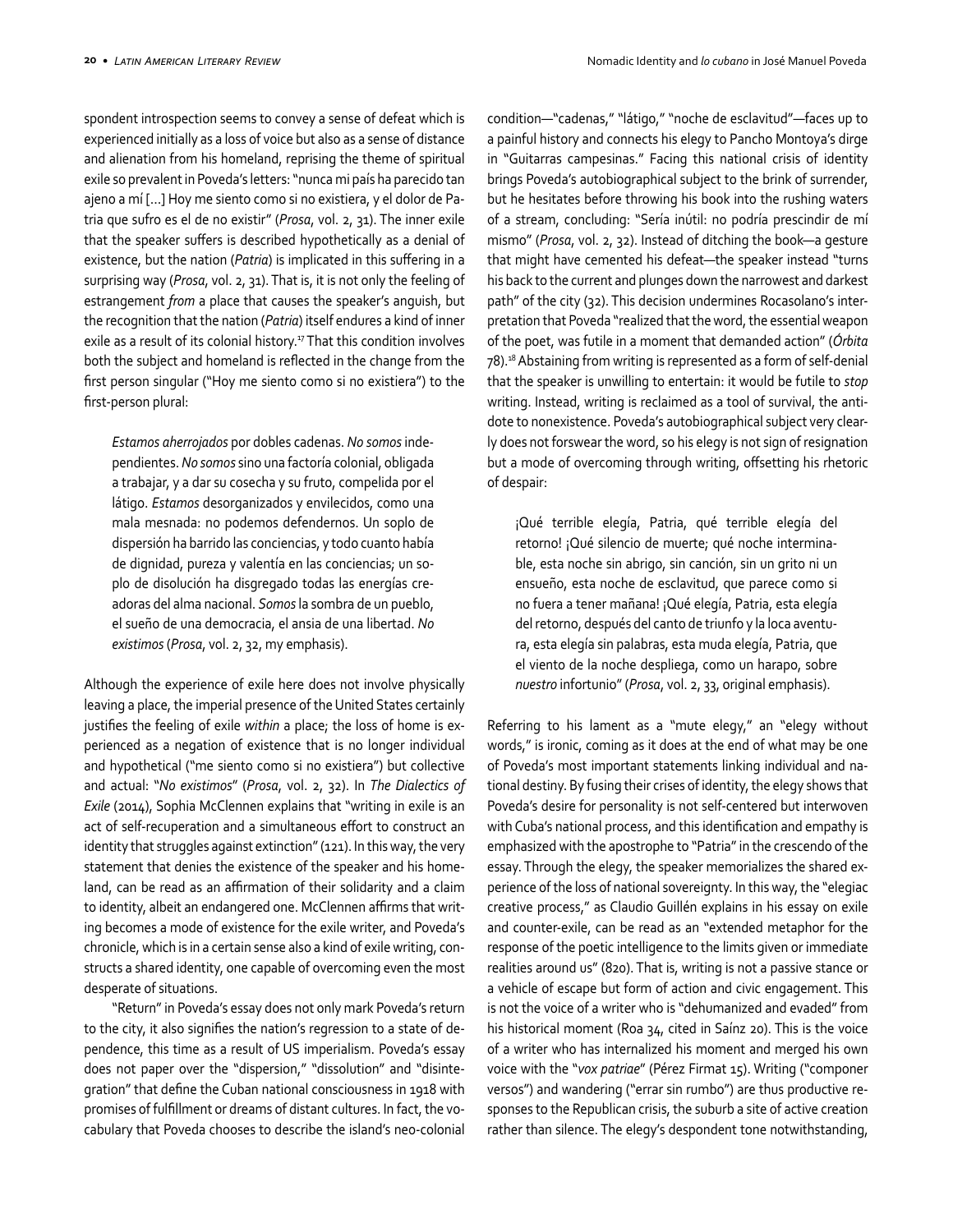in the end Poveda's autobiographical subject does not concede de‐ feat but rather embraces the "freedom of an undecided fate" (cf. Ulfers and Cohen). Framed in this way, "Elegía" is not Poveda's swan song but an extension of the message of *Versos precursores* that self-definition is not the destination at the end of the path but a continually adjusting process.

The notion of return, then, takes on a further dimension, hark‐ ing back to Zarathustra's teaching of eternal recurrence as a condi‐ tional proposition that tests the strength of one's will. Recurrence tests the strength of one's will not because it implies the eternal repetition of experience, but because it demands "a Dionysian af‐ firmation of the world as it is" (Nehamas 191). As a theory of the world, recurrence—eternal circulation—entails that "the universe is not progressing in any way, there is nothing specific toward which it tends, and it will continue as it is now, indefinitely" (Nehamas 145). As a theory of the self, recurrence means that "to be who one is […] is to be engaged in a constantly continuing and continually broadening process of appropriation of one's experiences and ac‐ tions" (Nehamas 190-91). This thought brings Poveda to the brink of surrender because affirming the world and self as they are means facing up to the disillusionment of Republican reality and the futil‐ ity of writing. But Zarathustra's concept also offers an alternative to the broken promise of a sovereign national identity, a produc‐ tive way of re-reading Cuba's political destiny.19 In *The Structure of Cuban History* (2013), Louis A. Pérez, Jr. explains that the Republican generation "committed itself to the promise of the past in the form of a leap into the embrace of faith in its history" (162).<sup>20</sup> Poveda's response is radical in that it opens itself to the potentiality of an uncer‐ tain future (*amor fati*): his narrative of Cuba's national destiny severs ties with a transcendent, historical ideal, but it does not foreclose the possibility of growth (*Prosa*, vol. 2, 32-33). Poveda's decision to "plunge into the narrow path" of the city expresses his affirma‐ tion of the experiences that have brought him to this point and the potential for incorporating new experiences that will in turn shape his identity as a writer (and the identity of the nation) in unknown but potentially enriching ways (Nehamas 192). In this way, Poveda's recourse to German philosophy is transformative and restorative; Poveda inscribes the concept of wandering as a liberating strategy that opens the way for the construction of a "truer home" (Ignacio Díaz 81).<sup>21</sup>

On this basis, we might reconsider Poveda's failure to open a "dialogue with the unknown possibilities of the future" on different terms (Vitier 344). In my view, it is possible to read Poveda's itiner‐ ancy in consonance with later twentieth-century concepts of Cu‐ ban culture, a high-profile example being Fernando Ortiz's *ajiaco*. In a sense, wandering is also at the heart of Ortiz's metaphor which accentuates the process of cultural formation itself rather than its outcome (Pérez Firmat 23). The concept of identity that Poveda's work advances is itinerant rather than transcendent, and because it involves not only individual but national identity, a potential link emerges between Poveda's nomadism and Ortiz's processual view of Cuban culture. In 1915, 25 years before Ortiz's *ajiaco*, Poveda sees the arrival of the "heterogeneous masses" that produce the *mestiza* population of the island as a viable but disaggregated raw material, the potential richness of the stew still overshadowed by the legacy of colonialism and exploitation. Poveda's circumstance leads him to compare Cuba's national character to "molten metal" with no melting pot to give shape to it ("La personalidad tribúnica," *Órbita* 365). Writing during the first decades of the Republic, a time of disillusionment and uncertainty, Poveda's simile for the "state of the Cuban soul" is far from optimistic, but an analysis of Poveda's nomadism exposes the continuity between Poveda's poetics and *Ortiz's* "migratory" discourse of Cubanness in which deferral is not the delay of cultural synthesis but a condition of existence (Pérez-Firmat 25, Rojas 56)*.* Caught in a purgatory between the broken melting pot and the *ajiaco*, Poveda develops a poetics character‐ ized by uprootedness, transience and incompletion, the very values that will shape Ortiz's famous cultural metaphor. The legacy of Poveda's book is thus visible in the "precursory" nature of his concept of identity.

## **ENDNOTES**

<sup>1</sup> I would like to thank Franklin & Marshall College for supporting my research in Cuba (summer 2015) and Jon Stone for his thoughtful comments on my essay. I am also grateful to Sofía Ruiz-Alfaro, Karin Davidovich and Elizabeth Osborne for their feedback.

2 Milena Rodríguez Gutiérrez makes the claim that Poveda is not a "for‐ gotten poet" in her presentation on Poveda's *Versos precursores* (814). In Cuba, Alberto Rocasolano is the foremost if not the only Poveda scholar. For a useful introduction to Poveda's life and work, see his *El último de los raros*. See also Estenger, Lizaso and the essays written by the poet's cousin, Héctor Poveda, and Regino E. Boti following Poveda's death. Outside of Cuba, criti‐ cism on Poveda is still scarce, but Hervé Le Corre dedicates invaluable pages to Poveda in his *Poesía hispanoamericana posmodernista*. For an interesting essay on Gustavo Adolfo Bécquer's influence on Poveda, see Esteban.

<sup>3</sup> "Los dos tonos de un nuevo motivo de forjadores" (1915) is one of several chronicles that could be read as an unofficial manifesto of the Grupo Nacional de Acción de Arte spearheaded by Poveda. The group's dual mis‐ sion was artistic innovation and national restoration: "Sin faltar a la belleza ni a la verdad, tal vez pudiéramos hallar una Patria tan nueva como nuestro arte" (*Prosa*, vol. 1, 168). In his valuable essay, "Poveda, nuestro aspirante a maldito," Reinaldo García Ramos also intuits the complexity of Poveda's mission which he deems not only stylistic but civic: Poveda "[era] vislumb‐ rador y guía de la conciencia nacional, como descubridor y crítico de una verdad civil en la desartalada república recién nacida" (21). Numerous chronicles support this intuition. In 1914, the poet writes: "Yo busco an‐ siosamente, por la patria, esa palabra que, ante ella me diga: "habla," y a ella le diga: "cree." Entretanto, con los puños ensangrentados, con el alma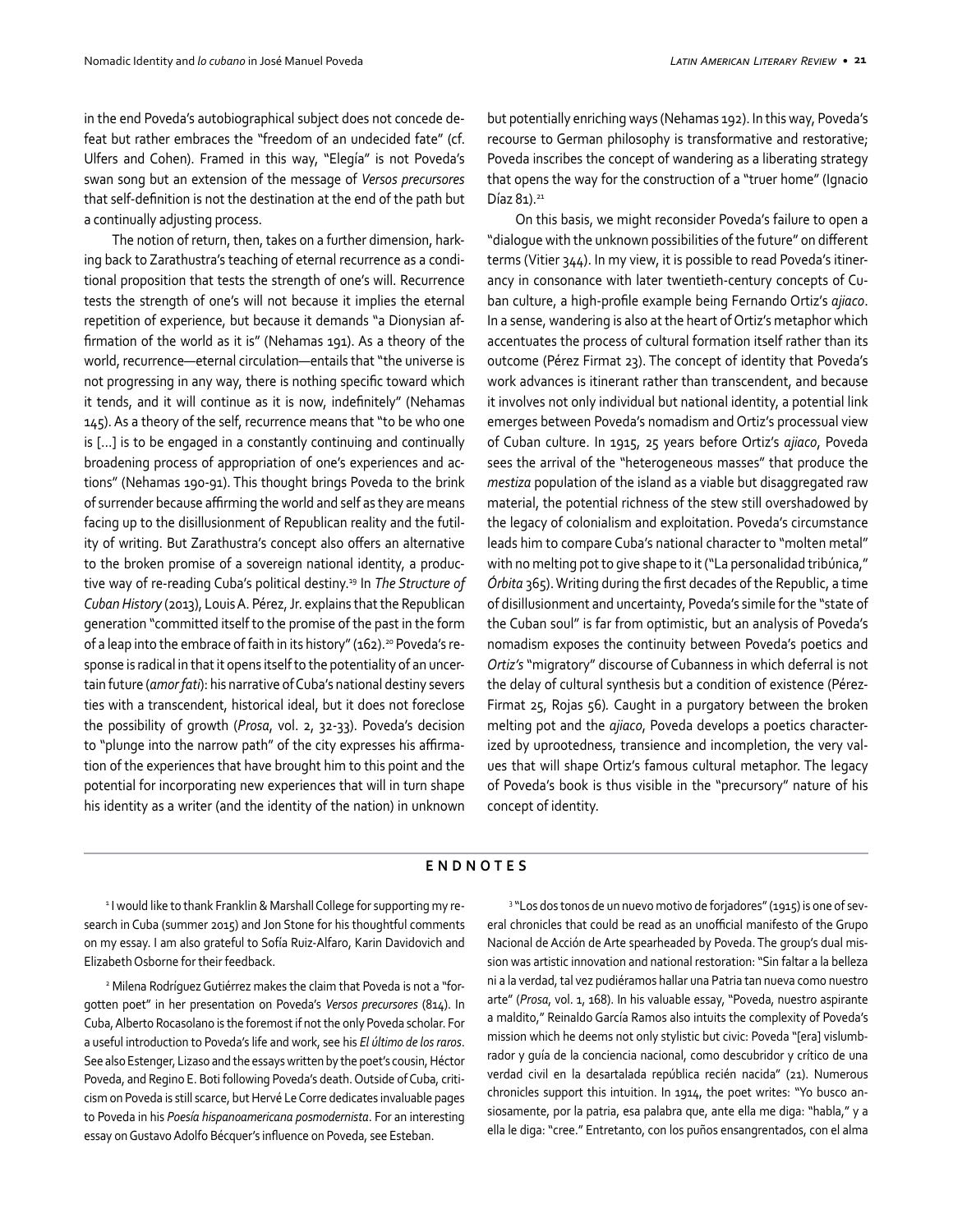exaltada, yo marcho al impulso de una fuerza implacable" (*Prosa*, vol. 1, 156). And in "Noche de luna," Poveda imagines a dialogue with the moon that affirms his destiny: "Te toca la más difícil tarea: formar conciencia. Has de ser tú mismo la conciencia viva del país; debes ser su representación y su síntesis. […] No importa que ahora parezcas como una idea errante, sin cuerpo que la sustente, y que se pasea, como una luciérnaga, por la orilla del mar" ("Noche de luna" 495).

4 In defense of Poveda and Boti's *cubanía*, Sergio Chaple is the most transparent: "restarle *cubanía* a la obra de los autores de E*l mar y la montaña* y la "Elegía del retorno" es proclamar desconocimiento o incompren‐ sión paladinos de su producción literaria cuando no una ligereza" (E*pistolario* 17). Still, discussions of Poveda's Cubanness are usually more thematic, drawing on the important essay cited by Chaple and two poems, "La danza glebal" and "El grito abuelo," acknowledged by Antonio Portuondo, Roca‐ solano and Hervé Le Corre alike as antecedents to poesía negra later devel‐ oped by Nicolás Guillén and Emilio Ballagas in Cuba and Luis Palés Matos in Puerto Rico. Without diminishing the importance of these texts, my analy‐ sis exposes that Poveda's *cubanía* is not only thematic but theoretical and inextricable from his poetics of identity.

5 For an interesting discussion of Martí and Maceo, see Poveda (*Prosa*, vol. 1, 157-67). For Poveda, both José Martí and Antonio Maceo embody the Cuban soul, but Martí is the voice of the national conscience, while Maceo embodies these ideals in action: "Martí y Maceo son dos fuerzas distintas de un alma irreductible: palabra y fuerza. Maceo el pecho de la patria, Martí la frente" (166). In Poveda's prose, we thus see an inversion of Martí's usual role. In Vitier's lecture, Martí embodies action (acto) and Casal the word (palabra).

<sup>6</sup> Rocasolano makes a similar judgment about Casal in the prologue to his edition of Casal's poetry (6, cited in Morán 29).

7 See Theumer, Loynaz and Morán on Casal's itinerancy.

8 Poveda likely accessed Nietzsche's works in French translation or through early studies published at the turn of the century in Spain. *Thus Spoke Zarathustra* is a work that was well-known at the turn of the cen‐ tury in Latin America, but the first Spanish translation in circulation is dated 1919, too late to have influenced Poveda's work (Ward 494). Nietzsche was also invoked by influential intellectuals like José Enrique Rodó (*Ariel*, 1900), Rubén Darío (*Los raros*, 1896) (Ward 487). On Nietzsche's influence on Rodó, see Ette. For a thorough analysis of Nietzsche's influence in Latin American *modernismo*, see Ward.

9 See also "Viandantes en la noche," a poetic intertext to Poveda's es‐ say, "Los vagabundos" (*Obra poética* 163). For Mary Louise Loe, Gorky's vagabonds, characters who have removed themselves from the urban space to live in nature as "restless seekers of freedom," resemble prophets like Nietzsche's Zarathustra (262-63).

10 Although Hervé Le Corre is not commenting on Poveda's work specifically, he interprets the poet-wanderer, in the context of *posmodernismo*, as a challenge to the notion of the poet as prophet and the prerogative of literary autonomy (*Poesía* 125-6). For Hervé Le Corre, Poveda's "ambulatory poetic figures" suggest a fragmented subject while poems like "El retorno" exhibit a conversational poetic language that distances Poveda from the prophetic and imperious *torremarfilismo* of the preceding century (*Poesía* 170).

<sup>11</sup> See for example poems like "Palabras en la noche," "Refugio," "Retiro" (*Obra poética* 204-05). Poveda's "Nietzscheana," "Esfinge," and "La senda sola" evoke Zarathustra's "advance along a steep mountain path" at moonlight, inviting the specific comparison between the itinerant prophet and the poetic subject of *Versos precursores* (*Obra poética* 204, 234-35).

<sup>12</sup> "Tú marchas a mi lado" and "Poema de los violines" reiterate the nomadic destiny of the poetic subject and anticipate the message of "Canción de cuna" (*Obra poética* 240, 243, 246).

<sup>13</sup> This paradigm of identity also unites Poveda with his precursor, Casal. Following Deleuze, Morán interprets Casal as embodying a concept of iden‐ tity as becoming, one that is rhyzomatic rather than arborescent (57).

<sup>14</sup> When Poveda askes Montoya why they sing, Montoya responds that they sing not for entertainment but to unburden themselves, as an outlet for their bitterness: "Ahora que hay más riqueza, nosotros lo hemos per‐ dido todo: estamos en nuestros campos como en suelo ajeno. No sabemos para quién es nuestro trabajo: […] y nuestra libertad, como nuestras vidas, está en manos de la guardia montada. Teníamos derechos que conquistamos con sangre y hoy no tenemos siquiera el derecho de protestar contra los que nos desposeyeron" (*Órbita* 487).

<sup>15</sup> Hervé Le Corre's interpretation of the essay points out the relationship between "Elegía del retorno" and "El retorno," a poem that also situates the roving poetic subject in the city streets. For Le Corre, this intertextual link exposes the tension between the autonomy of the poetic text and the expression of immediate reality (*Poesía* 154).

<sup>16</sup> See also "Noche de luna" which insribes wandering and reflection as simultaneous and productive actions (*Órbita* 493-95). The image of the po‐ etic figure as a "paseante solitario" is also reminiscent of Poveda's reading of Casal in his "Canto élego" and "Palabras de anunciación" (*Obra poética* 231, *Prosa*, vol. 2, 12). On Casal's itinerancy, Francisco Morán's Julián del *Casal o los pliegues del deseo* is an indispensable text. The relationship be‐ tween Casal and Poveda, however, remains to be explored in detail.

<sup>17</sup> In this way, Poveda's exile is not a willed evasion like Raúl Roa suggests in "La pupila insomne," the prologue to Rubén Martínez Villena's *Poesía y prosa* (34 cited in Saínz 20), but an involuntary condition of estrange‐ ment within the island's borders. On the conditions of exile, see Guillén and Tabori.

<sup>18</sup> Reading Poveda's elegy as a sign of "defeat" may have more to do with the politics of canon formation following the Revolution than it does Poveda's actual withdrawal from Republican reality. Poveda was certainly not the only Republican intellectual to express his disillusionment with the status quo. On the discourse of national identity in the first Cuban Republic, see Pérez and Rojas.

<sup>19</sup> Poveda's adaptation of Nietzsche's prophet and Gorki's vagabonds could therefore be read as an example of the "translational" mode of na‐ tion-building that defines the "Cuban condition" following Gustavo Pérez Firmat, bringing Poveda into dialogue with more prominent figures like Jorge Mañach and Fernando Ortiz.

<sup>20</sup> For Pérez, Poveda's "Elegía del retorno" is one of the most poignant registers of Republican disillusionment (138). While it is true that the bold rhetoric of Poveda's national chronicles is replaced by despondence in "Elegía del retorno," the essay does not disclose any new "revelations" with respect to Cuba's status quo. In another essay from the same year, Poveda proclaims "a new generation and a free people" even as he negates the existence of the Republican "I": "¿Quiénes pueden afirmar que existe el 'yo' de la República? ¿Quiénes pueden negar que—sin esa suprema conciencia